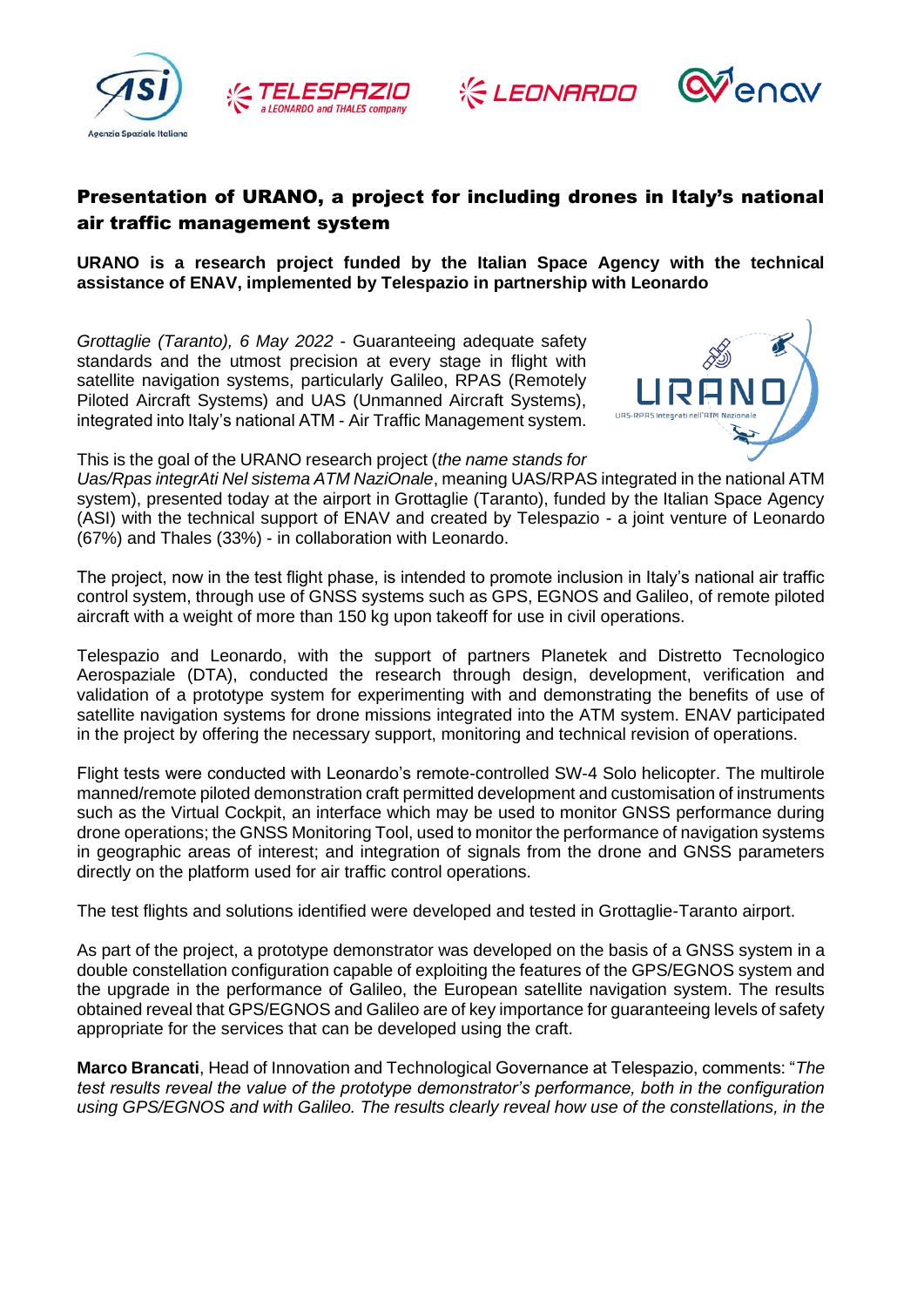







*multi-constellation configuration, improve the performance and level of integrity of positioning data, ensuring a sufficient level of safety in line with the requirements of the mission and of operations*".

"*Leonardo's experience in air traffic control and ability to design and develop remote piloted systems allow the company to contribute highly advanced technology and innovation to the URANO project,*" notes **Laurent Sissmann**, Senior Vice President of Unmanned Systems at Leonardo. "*With our systems, which are evolving thanks to introduction of new enabling technologies such as Artificial*  Intelligence and Big Data, we can come up with new solutions responding to the challenge of *integrating drones into civil airspace*".

In the words of **Roberto Formaro**, Programme Director of the Italian Space Agency: "*The URANO project is financed within the framework of the National Satellite Navigation Programme for Civil Aviation, defined by the Italian Space Agency (ASI) and the National Flight Authorisation Authority (ENAV), which aims to promote technological and application developments deriving from the implementation of satellite navigation within Air Traffic Management systems, with benefits in terms of increased traffic capacity, increased safety and navigation accuracy. The activities carried out have already provided the possibility of collecting data, operational experiences and recommendations to address the next certification and standardisation activities for the integration of remotely piloted aircraft with air traffic control and management systems, also in controlled and unsegregated airspace. This initiative forms part of a broader collaboration between ASI and ENAV, which includes other projects that will always see EGNOS and Galileo as enablers of certifiable services, with a focus on the safety and integrity of navigation data, to the benefit of using drones of different classes and for different operational uses*."

"*A new path has been undertaken by ENAV, that of Urban Air Traffic Management. We are working on the integration of two fundamental layers such as conventional traffic control and drone traffic control*," says **Maurizio Paggetti**, Chief Operating Officer of ENAV and CEO of D-Flight. "*The ENAV Group is continuing to invest in innovation to promote the sustainable evolution of an infrastructure as intangible yet as strategic as airspace, guaranteeing safety and supporting the development of new means and new forms of air mobility*".

**The Italian Space Agency** (ASI) was established in May 1988 and has always been entrusted with the task of coordinating and managing funding for all space initiatives, under both national programmes and international partnerships. ASI is now one of the world's top six space agencies, making Italy the third most important contributor to the European Space Agency (ESA), after France and Germany. Drawing on its great diplomatic capability, ASI collaborates with all the world's most important space agencies, including NASA first and foremost, with production of more than 40% of the western living space of the International Space Station (ISS) in Italy. Under these partnerships, through Italian industries, ASI now has scientific instruments on board the satellites that have explored all the planets in our solar system, as well as the comets. But space is now more than an extraordinary area for research. It is also an important economic opportunity. The telecommunications and satellite navigation market, to mention only one application, is continually growing, and ASI works to ensure that Italy is ready to take advantage of these opportunities, drawing on its experience in satellite construction and launching.

Press contact: Giuseppina Piccirilli - 06 8567431 / 887 / 655 [emailstampa@asi.it](mailto:emailstampa@asi.it)